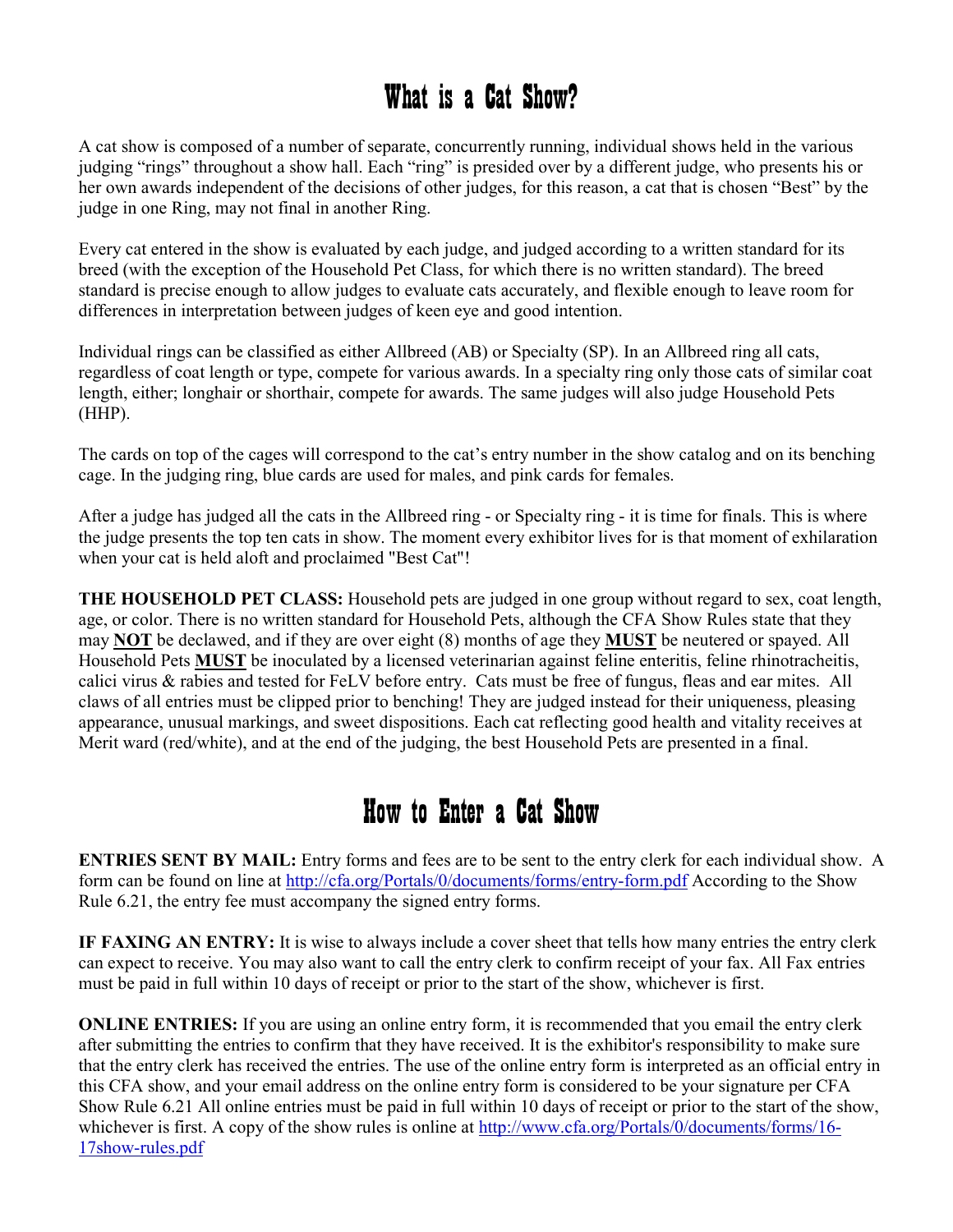There are **NO REFUNDS** once your entry has been confirmed by the Entry Clerk or for failure to bench.

# Household Pet Recording Program

**RECORD YOUR HOUSEHOLD PET:** CFA gives Household Pet exhibitors the opportunity to "Record" non-pedigreed cats. While a recording your Household Pet with CFA is not a requirement to show your Household Pet in a CFA-licensed show it is an option.

**HOW TO APPLY:** Information for Recording your HOUSEHOLD PET online is available at http://cfa.org/Registration/OnlineIndividualRegistration.aspx#Household Pet If you wish to mail your application, simply http://cfa.org/Portals/0/documents/forms/Household Pet-application.pdf print and mail your application to us at the address listed on the bottom of the application. You can also fax your completed application to us at (330) 680-4633.

## How to Complete a CFA Entry Form

According to CFA Show Rules, all entries for a show must be submitted on an official Show Entry Form. You can use the form in this package or enter online.

**ame of Your Cat:** Maximum 35 characters. **CFA Registration # OLY:** leave this blank if your Household Pet has not been Recorded with CFA **Birthdate:** In the Month/Day/Year format. **Sex:** Neuter or Spay **Eye Color:** (required only for white cats) Blue, Copper, Odd, Gold, Amber, etc. **Color Class #:** Household Pets Color Classes: 0892 for male cats and 0893 for female cats. **Breed:** OTHER-Household Pet **Color Description:** Describe your cat as best you can using color and pattern, e.g. Blue Tabby, Calico, Black & White, Chocolate Point, etc. **Sire:** Leave this blank **Dam:** Leave this blank **Breeder:** Leave this blank **Owner/Lessee:** Maximum 40 characters. **Phone:** A phone number where the owner/lessee can be reached in case there are any questions **Street Address for Owner/Lessee:** Street address of the owner or lessee **City:** City **State/Province/Nation:** State; Province and Country if not USA **Zip/Postal Code:** Zip Code; Postal Code if not USA **ame of Club/Show:** Name of the Club sponsoring the show you are entering **Location of Show:** City and State/Province where show is to be held **Date of Show:** Show Dates **Agent Info:** Fill this out if someone other than you is showing your cat. **Send Confirmation To:** Circle either OWNER/LESSEE or AGENT, depending upon whom you wish to receive the entry confirmation and directions to the show. **Circle Number of Region of Residence:** The USA, Canada, Bermuda and Puerto Rico are divided into 7 geographical regions (1-7). To find your Region go to http://cfa.org/client/regions.aspx **Cat to be entered in:** Check Household Pet **Special Requests:**